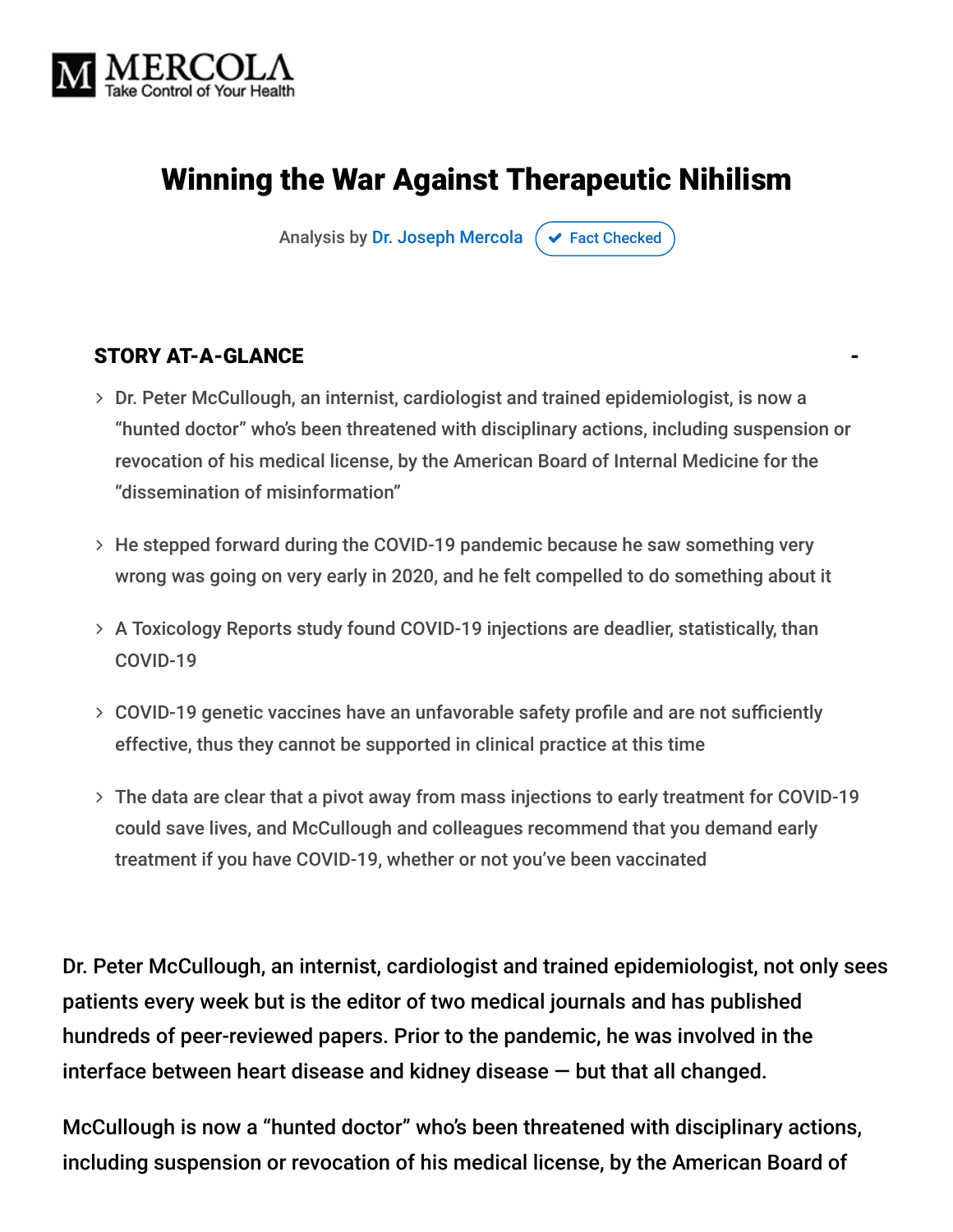Internal Medicine for the "dissemination of misinformation."<sup>1</sup> He stepped forward during the COVID-19 pandemic because he saw something very wrong was going on early in 2020, and he felt compelled to do something about it.

In the video above, you can view McCullough's October 2, 2021, presentation at the 78th Annual Meeting of the Association of American Physicians and Surgeons (AAPS) held in Pittsburgh, Pennsylvania.<sup>2</sup> I urge you to set aside one hour to view it in its entirety, as it's packed with data that call into question the true motivations behind the mass injection campaign, which he believes should have been shut down in January.

### Red Flags Showed Jabs Were Unsafe From the Start

According to McCullough, by January 22, 2021, there had been 186 deaths reported to the Vaccine Adverse Event Reporting System (VAERS) database following COVID-19 injection — more than enough to reach the mortality signal of concern to stop the program.

"I know data, and I know safety. The FDA knows I know safety. In fact, I've chaired data safety monitoring boards for the National Institutes of Health and Big Pharma," he said. $^3$ It's standard to have an external critical event committee, an external data safety monitoring board and a human ethics committee for large clinical trials  $-$  such as the mass COVID-19 injection program, but these were not put into place.

"With a program this size, anything over 150 deaths would be an alarm signal," he said. The U.S. "hit 186 deaths with only 27 million Americans jabbed." McCullough believes if the proper safety boards had been in place, the COVID-19 jab program would have been shut down in February 2021 based on safety and risk of death. 4

Such was the case in 1976, when a fast-tracked injection program against swine flu was halted after an estimated 25 to 32 deaths.<sup>5</sup> "We are far beyond that now," McCullough said. 6

While many have been silenced, McCullough found a way to share his concerns via regular contributions to The Hill and, back in August 2020, he warned that putting off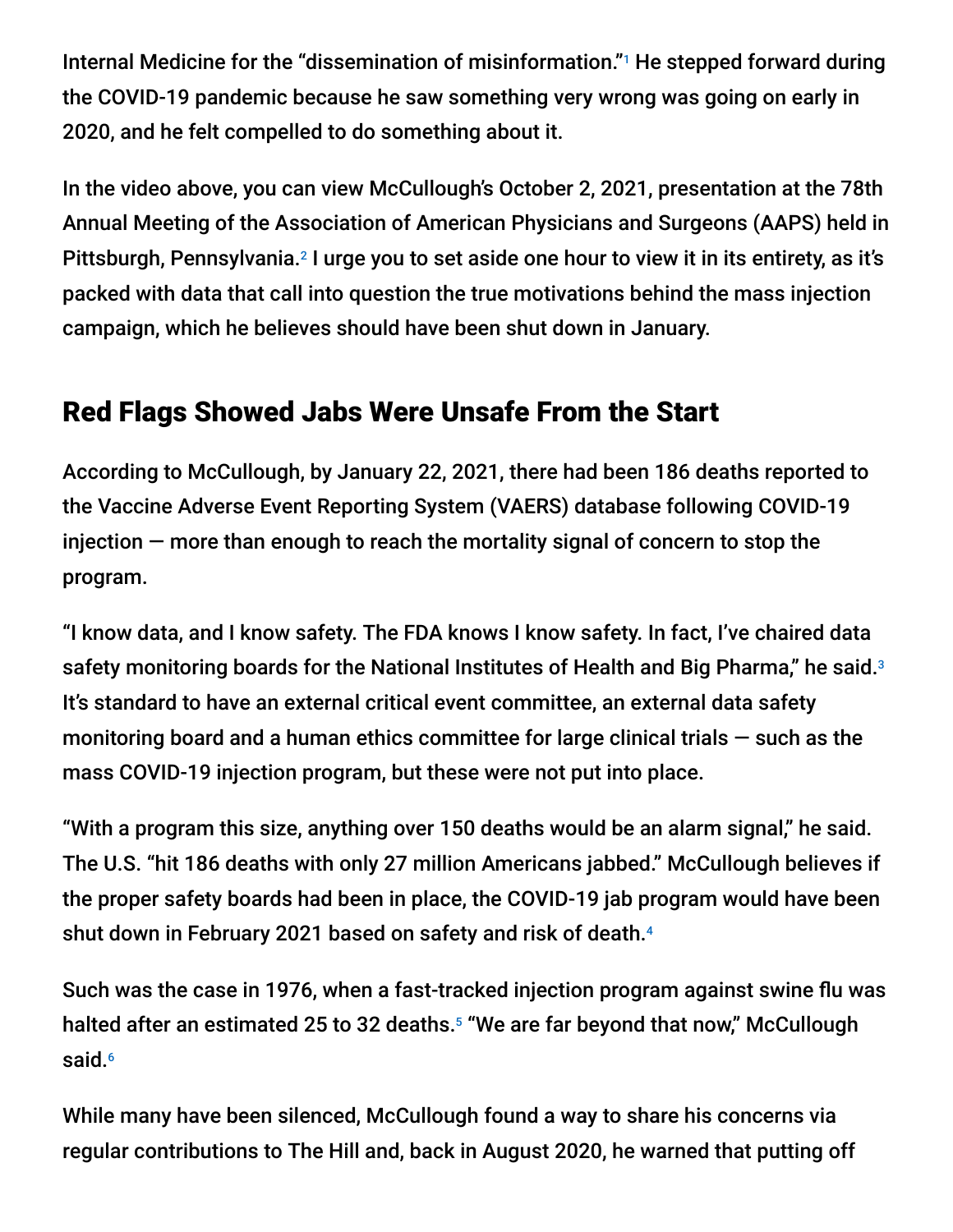early treatment in favor of waiting for an experimental injection was taking a gamble with people's lives: 7

*"Warnings and barriers have prevented hundreds of thousands of patients from being treated at home with appropriate non-labelled use of off-target antivirals (zinc, hydroxychloroquine, azithromycin, doxycycline), steroids (dexamethasone, prednisone, budesonide, colchicine), and antithrombotics (low-molecular weight heparin, oral anticoagulants).*

*It has become apparent that America has adopted a late-illness hospitalization model while waiting patiently and painfully for the panacea of a COVID-19 vaccine."*

## The Jab's Spike Protein Is a Deadly Protein

The whole world seems to be in lockstep with one narrative  $-$  that an injection is the only way out of the pandemic. What's been kept quiet is the significant health risks that come with the experimental jabs. "Spike protein is a deadly protein," McCullough said. $8$  It should be noted that McCullough is not antivaccine  $-$  he's recently had a flu shot. However, the COVID-19 jabs are different: 9

*"It's the first time in human medicine that we are injecting vaccines and we're asking the human body to make a potentially lethal protein. The hope is we make a small enough amount of it and it would create just enough of an immune test that we form immunity to this deadly protein.*

*The gamble was, what if we make too much? What if we make it for too long of a period of time? What if these lipid nanoparticles go to the wrong organs and don't stay in the arm, and we start to produce this lethal protein …?"*

In August 2021, a large study from Israel<sup>10</sup> revealed that the Pfizer COVID-19 mRNA jab is associated with a threefold increased risk of myocarditis, $11$  leading to the condition at a rate of one to five events per 100,000 persons.<sup>12</sup> Other elevated risks were also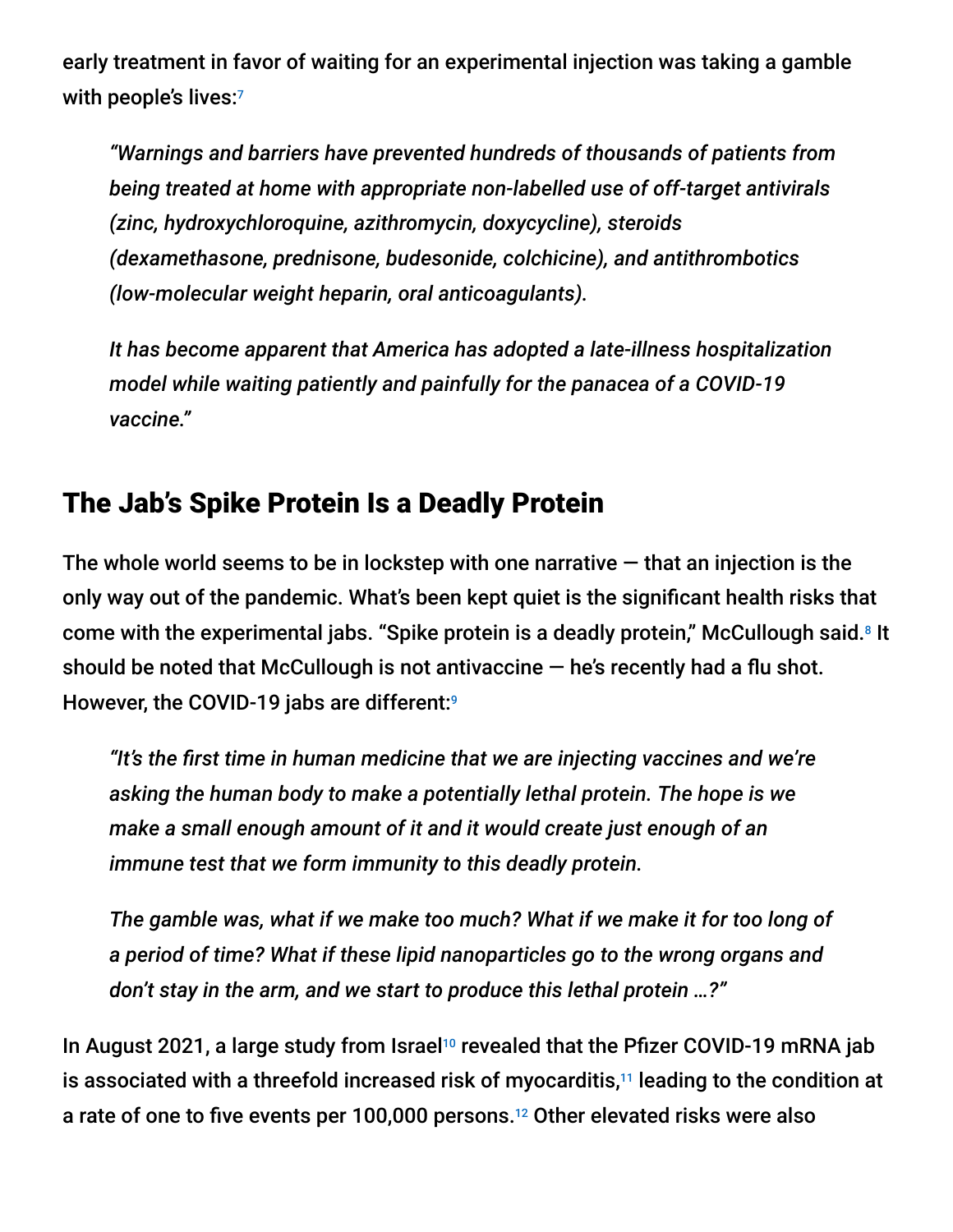identified following the COVID-19 jab, including lymphadenopathy (swollen lymph nodes), appendicitis and herpes zoster infection. 13

Vaccine-induced immune thrombotic thrombocytopenia is another serious complication of COVID-19 injections,<sup>14</sup> and fertility concerns have also been raised. Pfizer's biodistribution study, which was used to determine where the injected substances go in the body, even showed the COVID spike protein from the shots accumulated in "quite high concentrations" in the ovaries. 15

In May 2021, McCullough was one of 57 authors to sign a paper demanding answers to urgent questions on the jabs' safety and calling for the mass injection program to be halted immediately if safety cannot be adequately proven and monitored.<sup>16</sup>

At the very least, McCullough noted, pregnant women, women of childbearing age and COVID-19 survivors shouldn't have been vaccinated, as these groups were excluded from the jabs' clinical trials because "they knew they weren't going to work or would cause excessive harm" in these populations. 17

Even with all of these blatant risks, health officials haven't given any updates or regular briefings on the jabs, such as which one of the three — Pfizer, Moderna or Johnson & Johnson — works "best" or is preferred. A "vaccine 'report card' on safety is long overdue,"<sup>18</sup> according to McCullough, who believes, "The disability that we are going to see due to these vaccines will go down in history as an unbelievable atrocity." 19

## Injection Deadlier, Statistically, Than COVID-19

People are dying from COVID-19 jabs. In an analysis of COVID-19 vaccine death reports from VAERS, researchers found that 86% of the time, nothing else could have caused the death, and it appears the vaccine was the cause. $^{20}$  Despite this, the U.S. Centers for Disease Control and Prevention continues to say that no causal link has been found between COVID-19 and the deaths.<sup>21</sup> That's malfeasance, McCullough says.

Even more shocking is a Toxicology Reports study that found the injections are deadlier, statistically, than COVID-19.<sup>22</sup> "Because not everybody gets the respiratory infection, and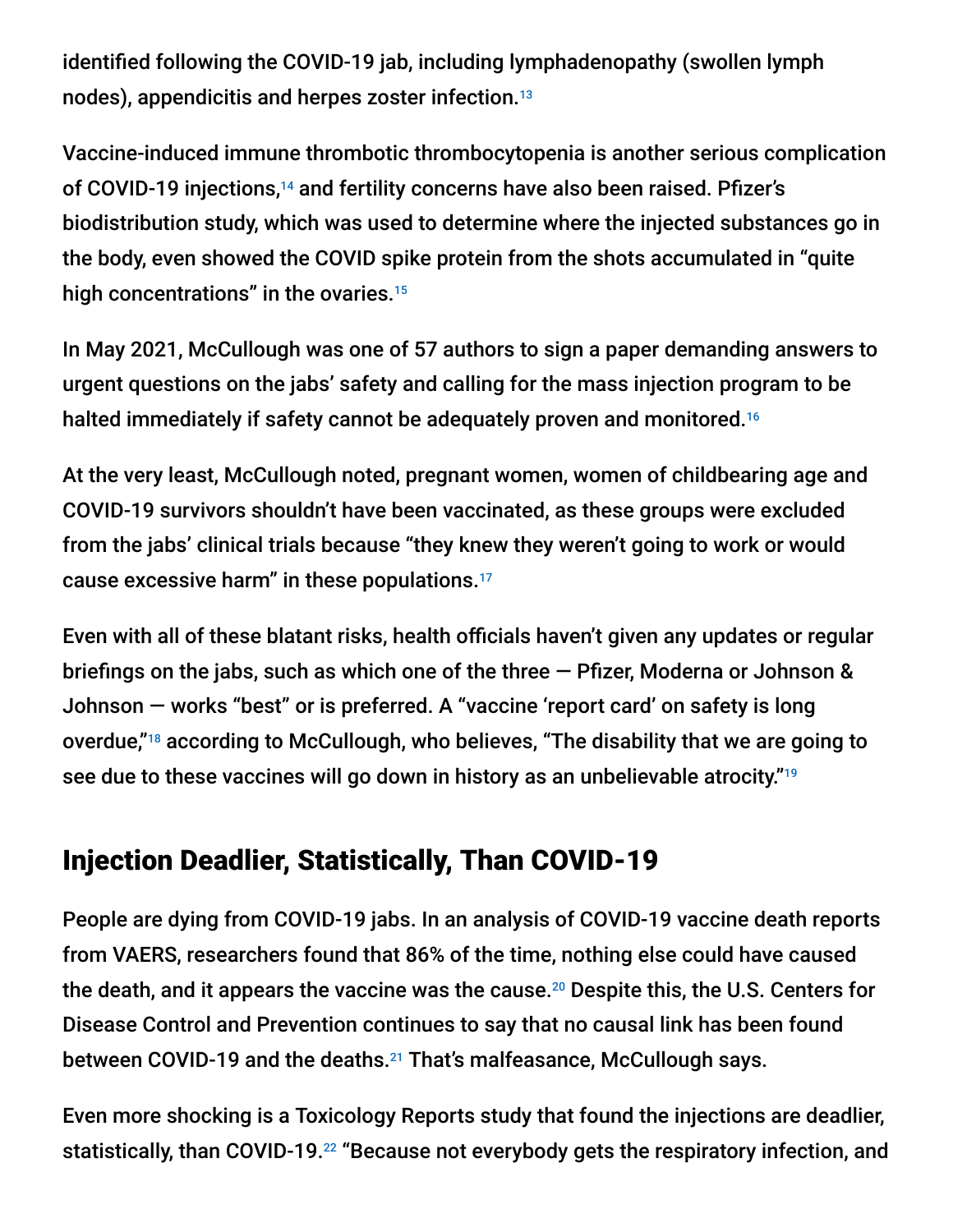because the respiratory infection is treatable and manageable, in fact one is more likely to die after the vaccine than just take their choice with forgoing the vaccine and potentially getting COVID-19. Statistically, in every age group, that's the case," he stated. 23

You can see the data for yourself in the study's graphical abstract, below. The researchers explained: 24

*"A novel best-case scenario cost-benefit analysis showed very conservatively that there are five times the number of deaths attributable to each inoculation vs those attributable to COVID-19 in the most vulnerable 65+ demographic. The risk of death from COVID-19 decreases drastically as age decreases, and the longer-term effects of the inoculations on lower age groups will increase their risk-benefit ratio, perhaps substantially."*





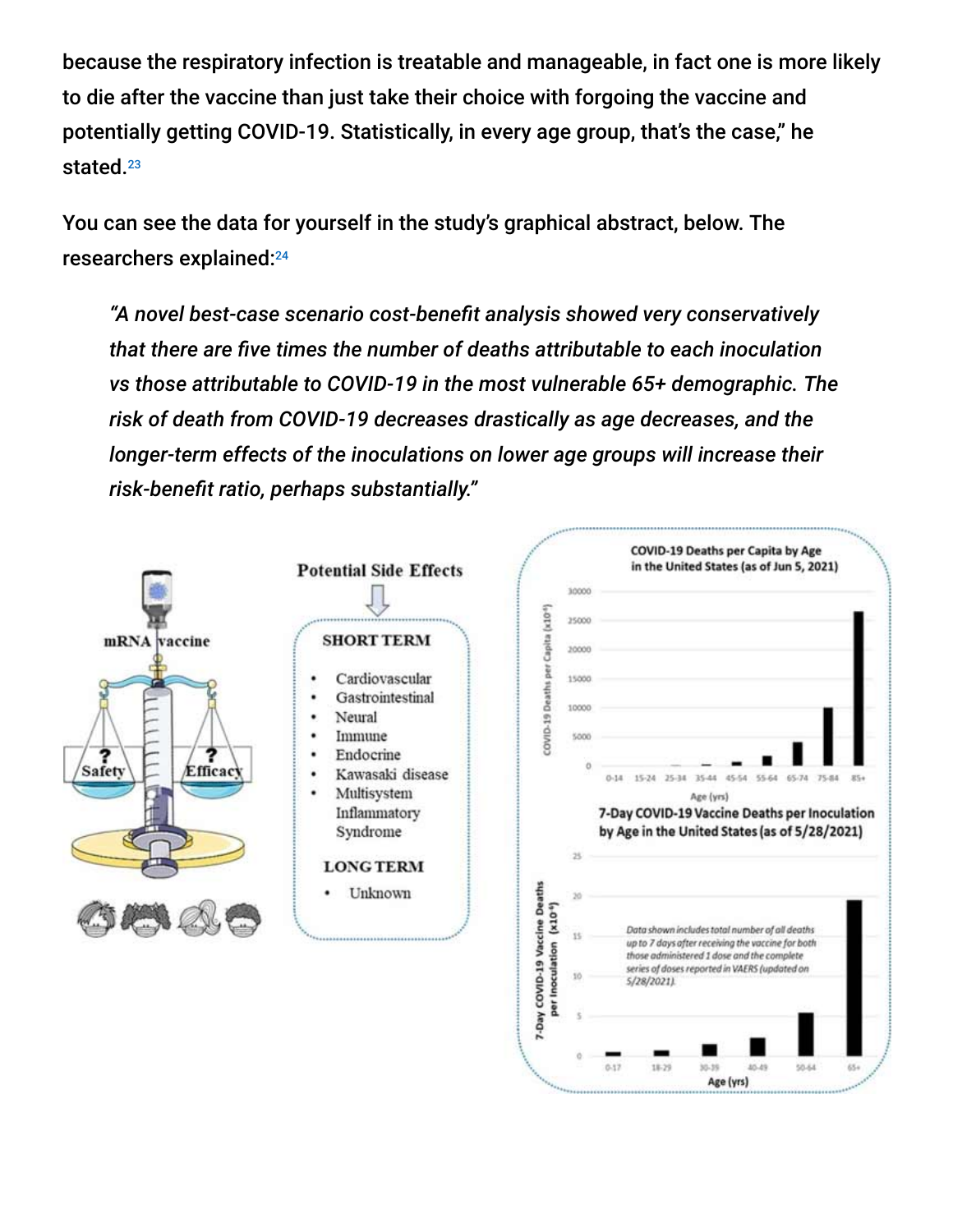## Vaccine Failures Can't Be Denied

Along with the health risks are the undeniable cases of "breakthrough infections," otherwise known as vaccine failures. As of October 12, 2021, the CDC stated that 31,985 people who were fully injected against COVID-19 were hospitalized or died from COVID-19. 25

Yet, media reports keep referring to the pandemic as a crisis of the unvaccinated, which is simply inaccurate since COVID-19 continues to affect and spread among those who have been vaccinated. The CDC's Morbidity and Mortality Weekly Report (MMWR) posted online July 30, 2021, details an outbreak of COVID-19 that occurred in Barnstable County, Massachusetts  $-74%$  of the cases occurred in fully vaccinated people. 26

With breakthrough cases on the rise, on May 1, 2021, the CDC stopped monitoring most COVID-19 infections among vaccinated people. $27$  "The CDC started to do asymmetric reporting to start to craft a narrative that this was going to be a failure of the unvaccinated, a crisis of the unvaccinated," McCullough said. "But the CDC data continued to come in showing us just the opposite." 28

## Pivot to Early Treatment Is Necessary

The data are clear that a pivot away from mass injections to early treatment for COVID-19 could save lives, and McCullough and colleagues recommend that you demand early treatment if you have COVID-19, whether or not you've been vaccinated. 29

McCullough's early treatment regimen initially includes a nutraceutical bundle of zinc, vitamin D, vitamin C and quercetin. While you're recovering at home, open your windows and get plenty of fresh air and ventilation in your home. If symptoms persist or worsen, he recommends calling your doctor and demanding monoclonal antibody therapy.

The treatment progresses to include anti-infectives like HCQ or ivermectin, antibiotics, steroids and blood thinners. If your doctor refuses to treat COVID-19 in the early stages, find a new one and/or visit a telemedicine clinic that will help, as "the prehospital phase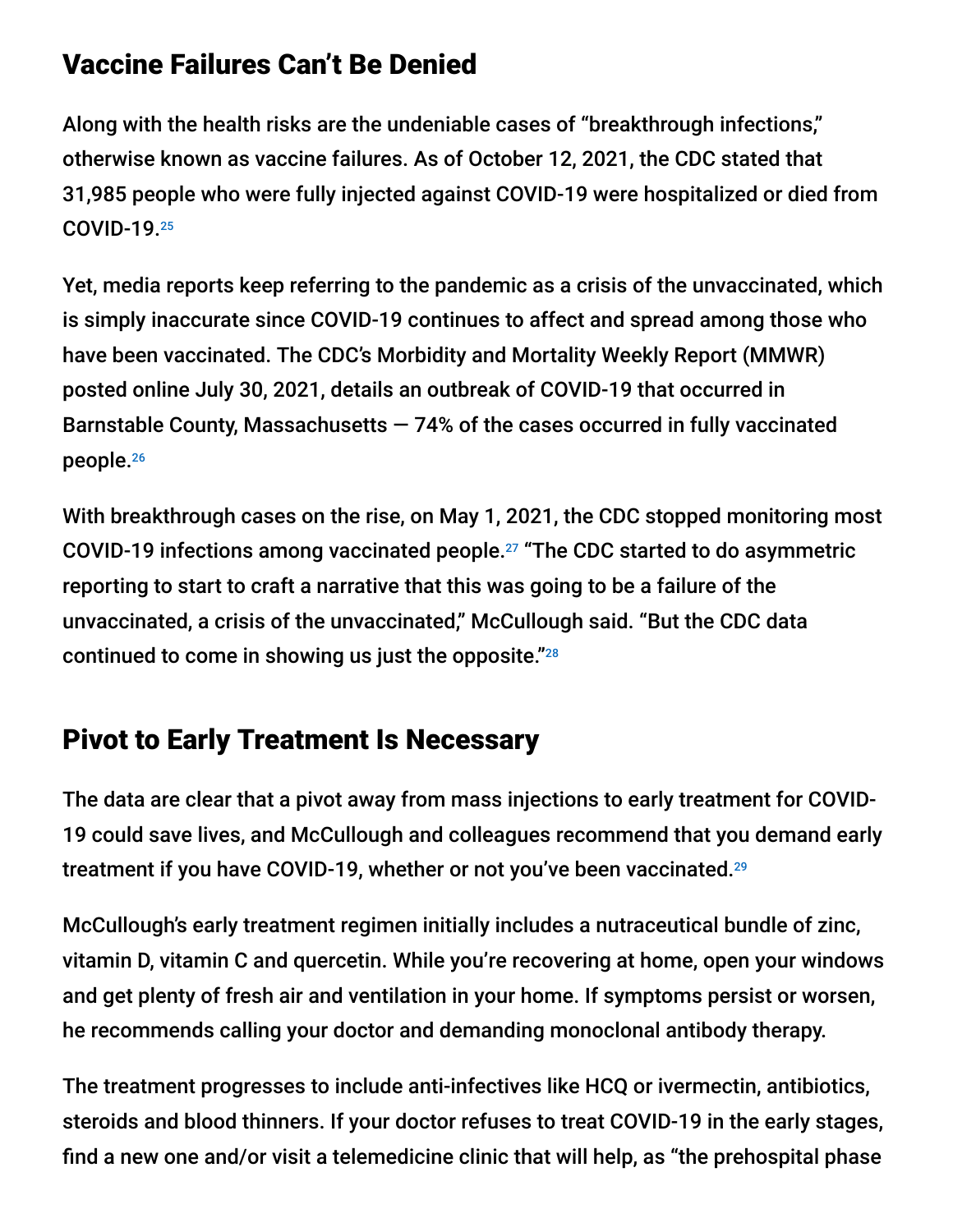is the time of therapeutic opportunity." You can also download McCullough's and colleagues' Guide to Home-Based COVID Treatment.<sup>30</sup> He states:<sup>31</sup>

*"I have not let a single one of my high-risk patients get slaughtered by the virus. And any doctor who has — and there's been a million doctors who have — is immoral, is unethical and, from a clinical and civil perspective, is illegal. And I think there is going to be a price to pay.*

*It's going to be years in the future, but there's going to be a price to pay for all of these patients who have died. And if you look through the records on all of them, I will tell you they were all inadequately treated. Every single one of them."*

#### Outrage Over Forced Injection Grows

With the injections causing harm and failing to protect as promised, frustrations are mounting worldwide due to increasing injection mandates. McCullough noted: 32

*"The tension is ratcheting up all over the world as the Delta outbreak continues to flare in many heavily vaccinated regions of the world. When more than 25% of the population takes the ill-advised COVID-19 vaccine, this promotes a superdominant mutant that can easily evade the vaccines' weak protection, which has happened with Delta.*

*… Frustration is coming out in folk songs, and the pop music industry, as shown in Eric Clapton's 'Enough is Enough' and 'Waking Up' … Expect more to come as many wake up to the reality that our government agencies have failed us on the science, transparency, and safeguarding Americans from conflict of interest."*

McCullough is among a growing number of experts who believe COVID-19 injections are making the pandemic worse instead of better, while effective solutions are being ignored and intentionally suppressed.

"Early ambulatory therapy with a sequenced, multi-drug regimen is supported by available sources of evidence and has a positive benefit-to-risk profile," he explains,